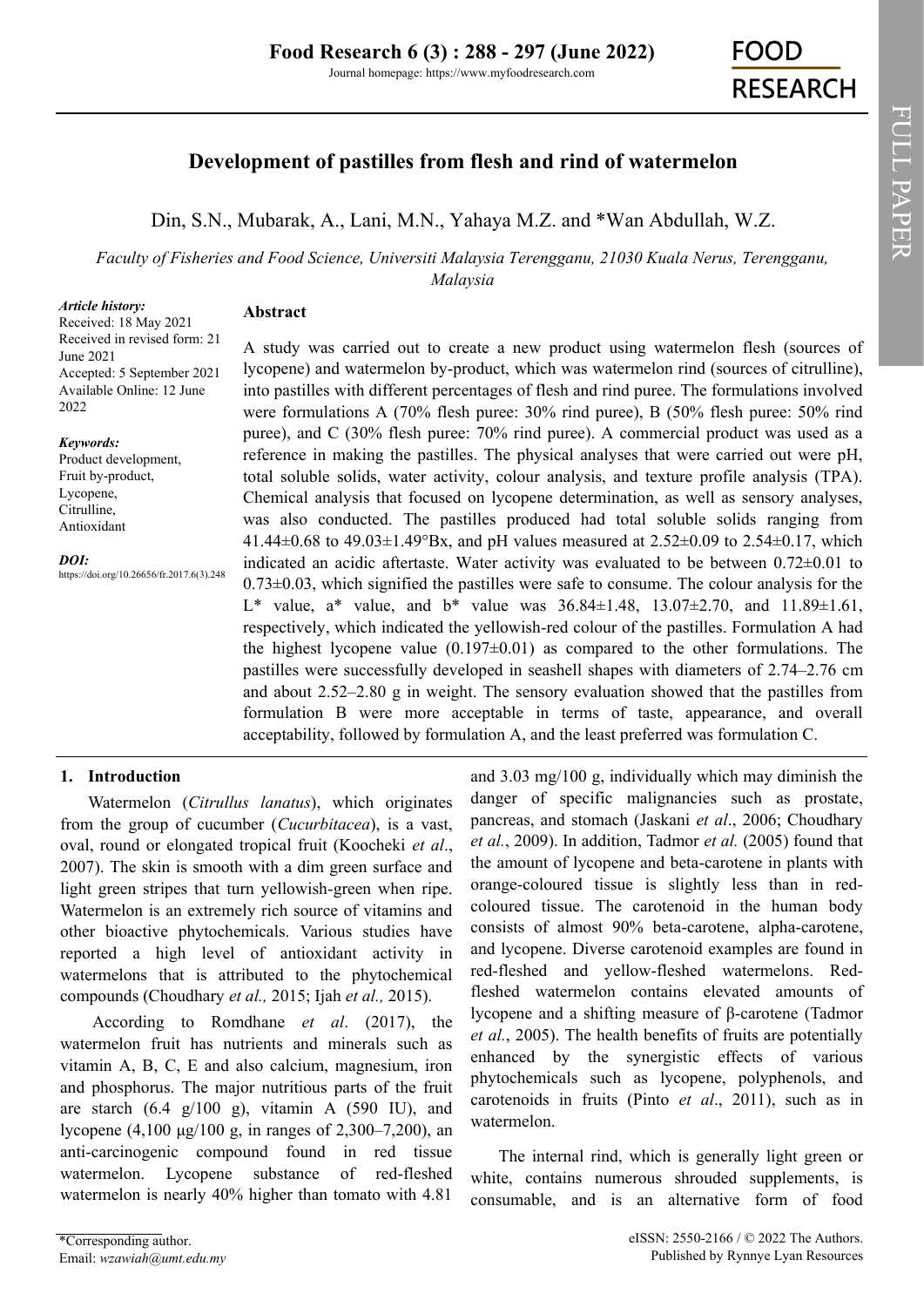FULL PAPER

preservative (Kistriyani *et al*., 2019). Most times, however, it is discarded because of its unappealing flavour. Although watermelon rind is regarded as a fruit by-product, it contains a valuable amount of total phenolic content, which is higher than that of the flesh (458 vs 389 mg chlorogenic acid equivalent kg<sup>-1</sup> f.w.) and a higher content of the amino acid citrulline (3.34 vs 2.33 g kg−1 f.w.) (Tarazona‐Díaz *et al.*, 2011). In addition, watermelon rind has hydroxyl radical scavenging and strong antioxidant activities as reported by Fang *et al*. (2002). Extracted rind citrulline also helps to remove nitrogen from the blood for conversion into the urine (Pons, 2003; Perkins, 2004). According to Rimando and Perkins-Veazie (2005), the citrulline in watermelon rinds provides an antioxidant activity that helps combat oxidative stress related to the development of various diseases. Citrulline has been reported to reduce risk factors for cardiovascular diseases (Hong *et al.*, 2015) and is also fundamental to circulatory and immune systems (Rimando and Perkins-Veazie, 2005). Approximately 30% of the total mass of watermelon comprises rinds (Bhattacharjee *et al*., 2020), and nearly 36 million tonnes of this fruit by-product are discarded (Al-Sayed and Ahmed, 2013). The utilisation of fruit byproducts with high antioxidant values such as the watermelon rind is useful for producing valuable food products apart from having a potential for positive environmental impact.

Pastille, which is a soft confectionery product, is widely accepted due to its texture, shape, and delicious taste (Kia *et al.*, 2020). The composition of pastilles is accomplished by utilising different gelling operators, namely gelatine, starch, and pectin. The most essential, such as sucrose, glucose, and corn syrups (as glucose replacer), are commonly utilised as a part of sugar confectionery. Fortification of the pastille with natural antioxidants from plants sources is beneficial in delivering bioactive ingredients for potential health benefits (Amjadi *et al.*, 2018) and has been explored in many previous studies (Charoen *et al*., 2015; Yee *et al*., 2017; Azimi and Mortazavi, 2019; Kia *et al*., 2020). Food products utilising natural health-promoting properties from sources such as watermelon flesh and rind are therefore valuable and of great interest. However, limited studies have been carried out on the use of watermelon flesh and rind in pastille manufacturing. The aim of this work is therefore to develop and determine the best formulation of pastilles produced from watermelon flesh and rind puree. This study also evaluates the acceptability of pastilles produced from watermelon flesh and rind puree.

#### **2. Materials and methods**

# *2.1 Formulations and production of watermelon-based pastilles*

Watermelon fruits and rinds were obtained from Batu Enam Market, Kuala Nerus, Terengganu, Malaysia. The rind and flesh puree were blended in a Panasonic MK-5087M mechanical food processor after undergoing washing, peeling, and blanching processes. The product developments were carried out in the Food Technology Laboratory, Faculty of Fisheries and Food Science, Universiti Malaysia Terengganu (UMT). Physical and chemical analyses were conducted in the Food Science Laboratory. The sensory tests were held in the Food Science Restaurant.

In general, the materials used to produce pastilles with watermelon fruits comprised watermelon rind puree, watermelon flesh puree, gelatine, pectin, glucose syrup, sorbitol, sugar, citric acid, and cornflour. The coating of pastilles was made from cornflour using silicone moulds. A commercial product was selected as a reference in this study (referred to as D) and three formulations (A, B, and C), whereby the percentages of each formulation were different from each other.

The development of pastilles produced from the flesh and rind of watermelon has been listed as a copyrighted work by the Intellectual Property Corporation of Malaysia (MyIPO). The ripe watermelon fruits were cleaned from debris or impurities before the washing process with tap water. After that, the watermelon fruits were cut and their flesh and rinds were separated using a peeler. Then, the flesh and rinds were washed and blanched in boiling water for 5 mins and left to dry and cool at room temperature for a while. The rinds and flesh were then proceeded to the blending process using a blender to obtain a puree. The flesh puree and rind puree of the watermelons were stored in a chest freezer (REMI/RCF-300, Malaysia) for future use.

In making the watermelon flesh and rind puree pastilles, the gelatine was mixed with cold water and left aside. Pectin was mixed with 40 g of water. Corn starch was diluted with 30 g of water. Citric acid was diluted with 7 g of water. Glucose syrup mixed with sorbitol was heated and boiled until it reached a temperature of  $120^{\circ}$ C (softball stage). Watermelon flesh and rind puree were added to the glucose syrup and sugar mixture. The gelatine and pectin mixtures were added and mixed well. Next, corn starch was added gradually and stirred. The mixture was cooked for 15 mins before citric acid was added. Silicone moulds were coated with corn starch to ease the removal of the pastilles. The mixture was then poured into the silicone moulds. The °Bx value was checked using a refractometer. At the temperature of 55°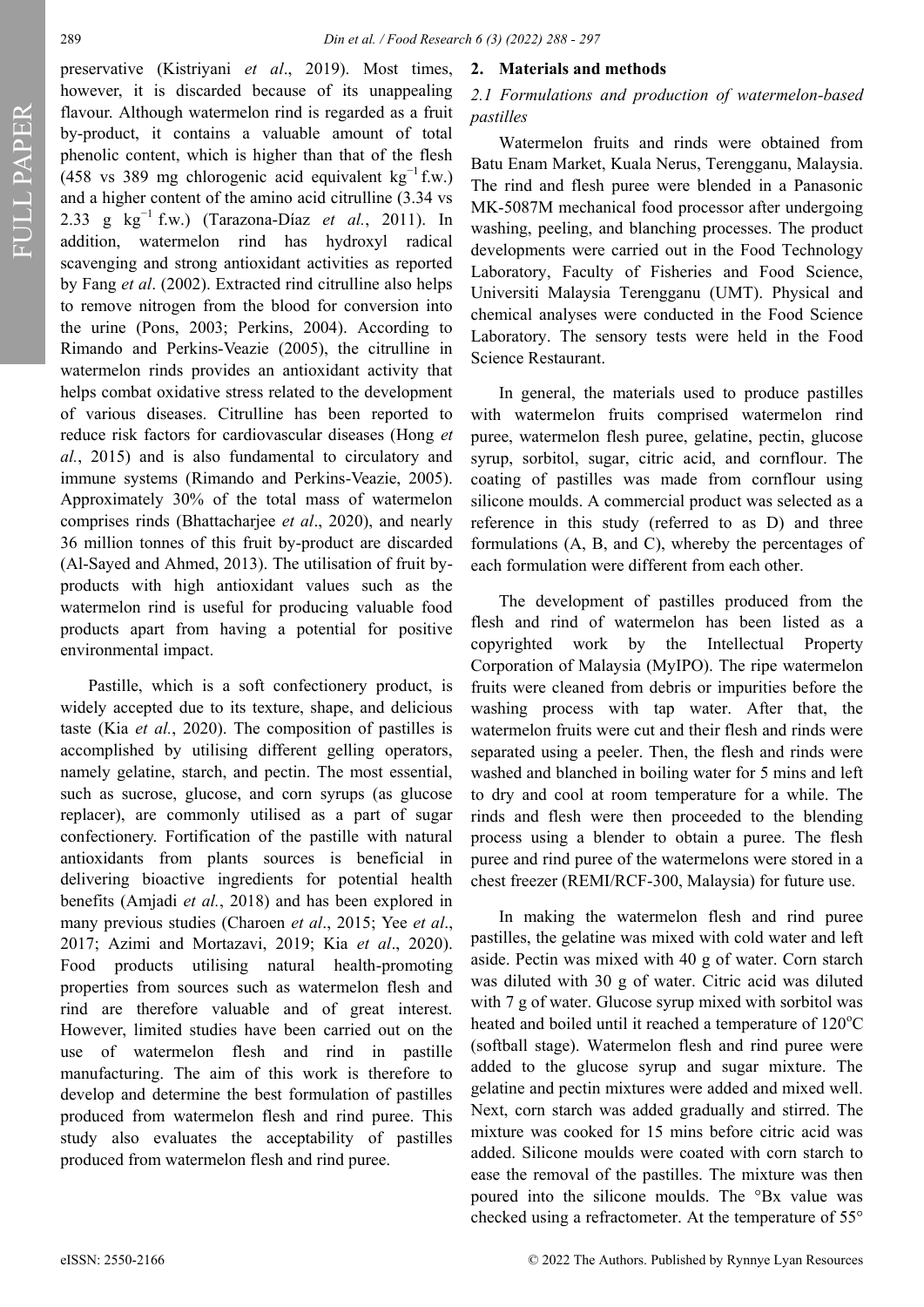C, the formed pastilles were dried by a drying cabinet. Afterwards, the pastilles were coated with sugar. Three formulations were prepared based on the ratios of each different formulation (Table 1).

#### *2.2 Physicochemical and sensory analysis of pastilles*

All analyses were carried out in triplicate.

*2.2.1 pH*

The pH of pastilles was measured by using a pH metre (CyberScanpH300, EutechInstrument, United States). The pH metre was calibrated prior to utilisation by immersing the electrode in deionised water and standard solutions of pH 4 and pH 7 by using a calibrated handle. The pH values of the samples were recorded.

### *2.2.2 Total soluble solids*

A refractometer (Pal-alpha, Atago, Japan) was used to determine the total content of soluble solids (TSS) or sugar in the product. The refractometer measured TSS as degree Brix (°Bx) in 0.1% graduation (AOAC, 2000).

### *2.2.3. Water activity*

Water activity is defined as the ratio of the partial pressure of water above a product to that of pure water at the same temperature. Water activity was measured by using METER Aqualab, 4TE, by placing the sample into a closed chamber, equilibrating the liquid-phase water in the sample with the vapour-phase water in the headspace, and measuring the relative humidity of the headspace (Aqualab, 2015).

#### *2.2.4 Colour analysis*

To determine the colour of the pastilles, Minolta Chroma Meter CR 300 (Japan) was used. The Minolta Chroma Meter was calibrated with a white calibration

plate before the process began. The minced pastilles were put onto a measuring plate until they covered the whole plate. After that, the reading was obtained. This action was taken as a precautionary step to avoid errors while taking the reading. The procedures were repeated with other samples. The samples were done in triplicate (Choudhury, 2014).

# *2.2.5 Texture analysis*

A Texture Analyser Machine (TA.XT Plus, USA) was used to analyse the texture of the pastilles. The products were measured in terms of hardness, springiness, cohesiveness, gumminess, chewiness, and resilience.

### *2.2.6 Determination of lycopene*

The lycopene determination analysis was performed to check the availability of lycopene after the processing. UV-VIS spectrophotometers were used to determine lycopene in the product at the absorbance of 417nm (Sharma and Le Maguer, 1996).

# *2.2.7 Sensory evaluation*

Appearance, colour, odour, texture (chewiness), taste, sweetness, and overall acceptability of the watermelon rind pastilles were evaluated (Table 2). The sensory evaluation session was performed based on a 7 point hedonic scale (a higher score indicates better quality attributes) (Hasmadi *et al*., 2018). All the attributes were independently evaluated by 30 untrained panellists based on their likeness. The sample was coded with a 3-digit code. The mean score for each attribute was reported.

# *2.3 Statistical analysis*

All the results from the chemical analysis, physical analysis, and sensory evaluation were analysed by using

Table 1. Ingredients in watermelon flesh and rind pastille.

| Tuote 1: Ingrediento in watermeton neon and rind pastine. |        |                                                       |        |  |
|-----------------------------------------------------------|--------|-------------------------------------------------------|--------|--|
|                                                           | A      | Β                                                     | C      |  |
| Ingredients $(\% )$                                       |        | (70% flesh puree: (50% flesh puree: (30% flesh puree: |        |  |
| Watermelon rind puree                                     | 9.09   | 15.15                                                 | 21.21  |  |
| Watermelon flesh puree                                    | 21.21  | 15.15                                                 | 9.09   |  |
| Gelatine                                                  | 4.55   | 4.55                                                  | 4.55   |  |
| Pectin                                                    | 1.52   | 1.52                                                  | 1.52   |  |
| Glucose syrup                                             | 18.79  | 18.79                                                 | 18.79  |  |
| Sorbitol                                                  | 12.73  | 12.73                                                 | 12.73  |  |
| Citric acid                                               | 0.61   | 0.61                                                  | 0.61   |  |
| Corn flour                                                | 1.81   | 1.81                                                  | 1.81   |  |
| Water                                                     | 30.30  | 30.30                                                 | 30.30  |  |
| Total                                                     | 100.00 | 100.00                                                | 100.00 |  |
| Yields $(g)$                                              | 330.00 | 330.00                                                | 330.00 |  |
| Brix value                                                | 41.44  | 49.03                                                 | 46.58  |  |

eISSN: 2550-2166 © 2022 The Authors. Published by Rynnye Lyan Resources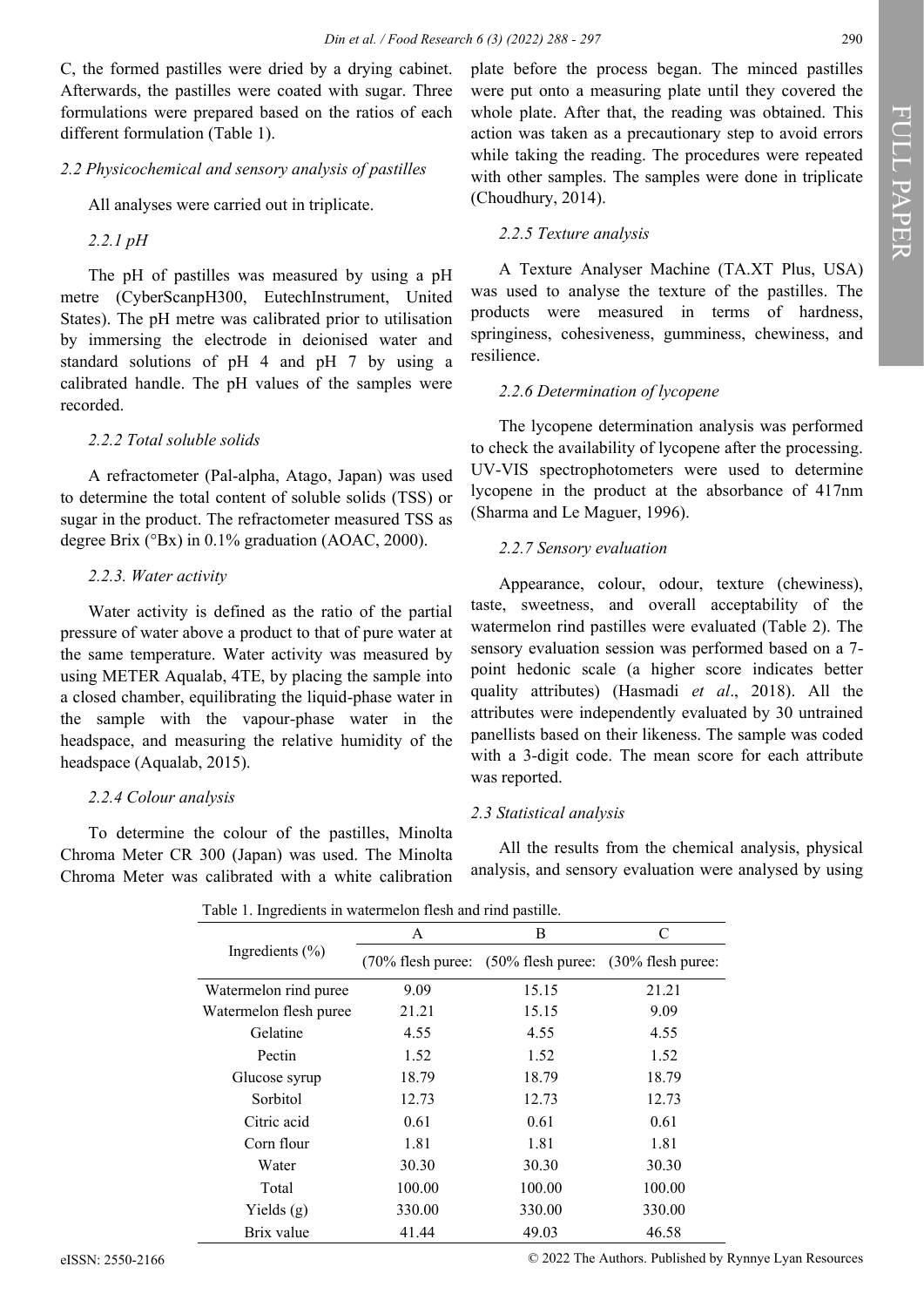| Table 2. Information about sensory evaluation |  |  |
|-----------------------------------------------|--|--|
|                                               |  |  |

| Test  | Acceptance test                                            |
|-------|------------------------------------------------------------|
| Scale | 7-point hedonic scale $(1 -$ Extremely dislike; $7 -$      |
|       | Extremely like)                                            |
|       | Attributes Appearance; colour; odour; texture (chewiness); |
|       | measured taste; sweetness; and overall acceptability       |
|       | Panellist 30 untrained panellists                          |
|       | Statistical One-way ANOVA and Fisher's Least Significant   |
|       | method Difference (LSD) multiple comparison test           |
|       |                                                            |

MINITAB Version 14 Software and all data obtained were presented at mean±standard deviation (Wasnin *et al*., 2012). The statistical methods used were One-way ANOVA and Fisher's Least Significant Difference (LSD) multiple comparison test in order to determine the significant difference  $(p<0.05)$  between the formulations and commercial products.

# **3. Results and discussion**

#### *3.1 Development of pastilles*

Watermelon flesh and rind puree pastilles were successfully developed. Generally, the pastilles were in seashell shapes with diameters of 2.74–2.76 cm and weighed about 2.52–2.80 g. Figure 1 reveals the three formulations of pastilles and one from the commercial product, which acted as a reference in making the pastilles.



Figure 1. Three formulations of watermelon flesh and rind puree pastilles, where A: (70% flesh puree: 30% rind puree); B: (50% flesh puree: 50% rind puree); C: (30% flesh puree: 70% rind puree); and D is the commercial product.

A combination of glucose syrup and sorbitol was used as a sweetener for the pastilles. Since the °Bx values for the watermelon flesh and rind puree pastilles were quite low (less than 20°Bx), this might affect the final texture of pastilles. In addition to providing sweetness, sorbitol acted as a texturising agent and excellent humectant. Sorbitol was utilised as a humectant as part of numerous sorts of items for insurance against loss of moisture substance. Its moisture-stabilising action

shielded these items from drying and maintained their underlying freshness amid capacity (Dwivedi, 1991). Zainol *et al*. (2020) demonstrated that the high value of moisture content in belimbing buluh fruit pastilles in formulation 1 might be due to a higher concentration of gelatine.

For gelling properties of a pastille, a combination of gelatine and pectin was used to produce the best texture of pastilles since pectin helped the gellification in the proper concentration of pH and sugar (Mahattanatawee *et al*., 2006).

### *3.2 pH*

Table 3 illustrates the data concerning pH, water activity, and TSS for the different formulations of the pastilles and commercial products. The differences in terms of pH value obtained for all the watermelon flesh and rind puree pastilles' formulations and commercial product were similar since there was no significant difference ( $p > 0.05$ ) observed from 2.52 $\pm$ 0.09 to 2.69±0.07, which indicated an acidic aftertaste. This occurred because the amount of citric acid used in all formulations was the same, which was 2 g. Due to the small amount of citric acid inserted in each of the formulations, the acidic taste could be discerned after the pastille was swallowed. This is known as an acidic aftertaste and it excellently masks the bitter aftertaste that is commonly related to gummy, gelatine-based confectionery (Sortwell, 2004).

Table 3. Data related to the pH, water activity, and total soluble solids

| Formulation | pH                           | Water Activity             | Total Soluble<br>Solids (TSS) |
|-------------|------------------------------|----------------------------|-------------------------------|
| A           | $2.54 \pm 0.07^{\text{a}}$   | $0.73 \pm 0.03^{\text{a}}$ | 41.44 $\pm$ 0.68 $^{\circ}$   |
| R           | $2.54 \pm 0.17^a$            | $0.72 \pm 0.01^{ab}$       | $49.03 \pm 1.49^b$            |
| C           | $2.52 \pm 0.09^a$            | $0.74 \pm 0.03^{\text{a}}$ | $46.58 \pm 1.68^b$            |
| D           | $2.69 \pm 0.07$ <sup>a</sup> | $0.66 \pm 0.01^b$          | 54.47±0.84 <sup>a</sup>       |

Values are presented as mean $\pm$ SD (n = 3). Values with different superscript within the same column are significantly different ( $p$  < 0.05).

# *3.3 Total soluble solids*

The reading of total soluble solids (TSS) obtained from all the formulations (A–C) gradually increased when the amount of watermelon rind puree increased from 41.44 $\pm$ 0.68 to 49.03 $\pm$ 1.49°Bx (Table 3). There was a significant difference  $(p<0.05)$  in the formulations of the pastilles. Formulation B (50% flesh puree: 50% rind puree) was found to be significantly the highest with  $49.03\pm1.49^{\circ}$ Bx as compared to formulation A (70% flesh puree: 30% rind puree) with 41.44±0.68°Bx. According to Delgado *et al*. (2015), the final product of the gummy jellies should achieve at least 30–75% TSS to preclude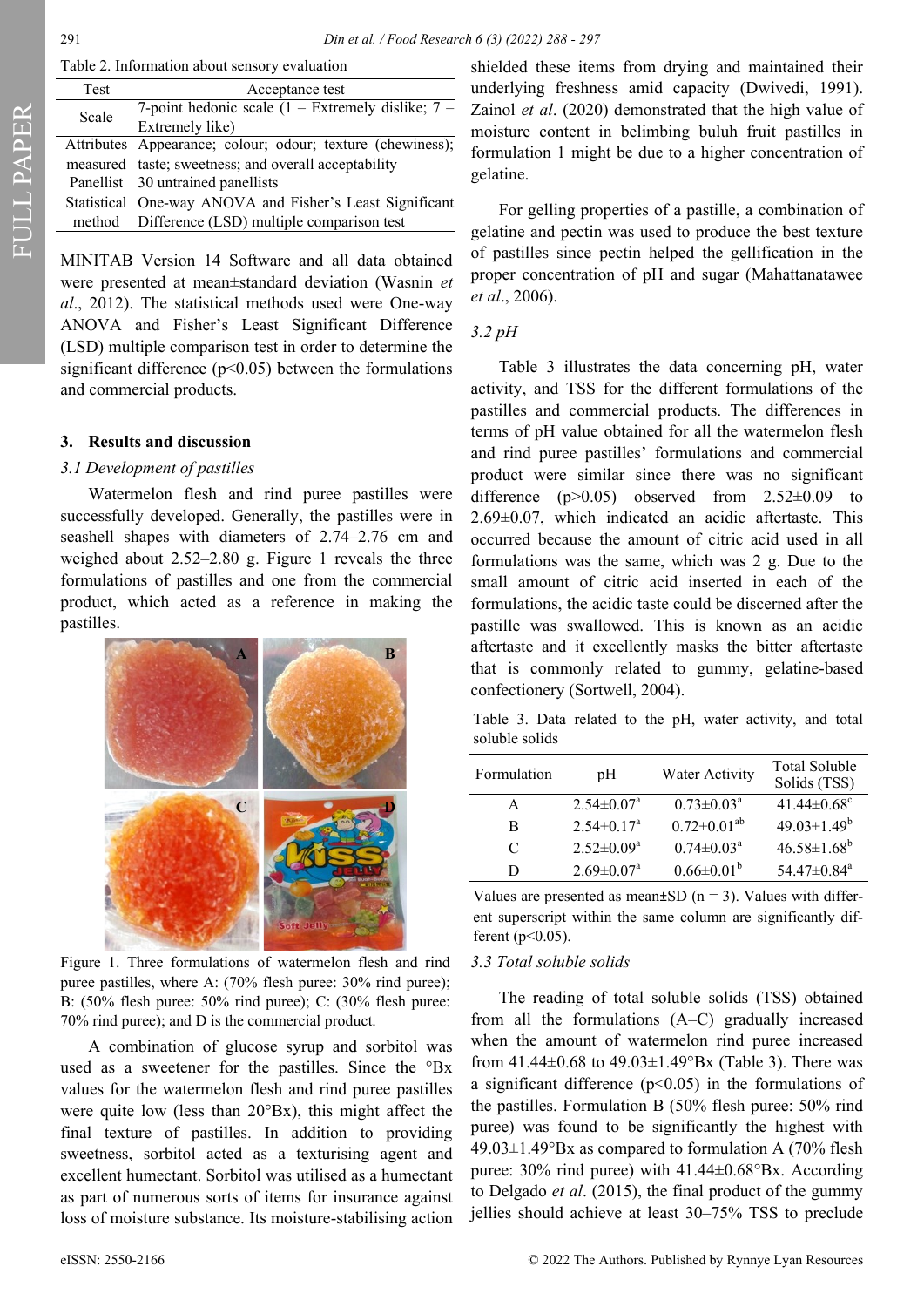mould growth. Based on this, the watermelon flesh and rind puree pastilles achieved the condition needed for producing safe-to-be-consumed pastilles.

Meanwhile, the commercial product, D, had the highest °Bx value and was significantly different  $(p<0.05)$  as compared to the samples (formulations A– C). This could be due to the ingredients added in the commercial product, which had a higher amount of sweetener and added artificial colouring such as Allura red (E129) in contrast to the formulations that did not use artificial colouring and other preservatives.

#### *3.4 Water activity*

Table 3 illustrates that there was a significant difference  $(p<0.05)$  in water activity between the formulations and commercial products. However, there was no significant difference (p>0.05) among the formulations (A–C). The values of water activity in formulations (A–C) were similar, which was from  $0.72\pm0.01$  to  $0.74\pm0.03$ . When the formulations were compared with the commercial product, the water activity in the commercial product was more stable than the formulations with 0.66±0.01. This could be due to the high amount of sugar and glucose added to the commercial product. Sugar is an excellent humectant and is used to reduce water activity for microbial control. The addition of monosaccharides to sucrose solutions will maximise TSS and lower the water activity, and thus the combination of sugar with glucose syrup makes the commercial product more stable and safe to consume in the market (McCann *et al*., 2007).

The water activity of food must be below 0.95 to prevent the growth of bacteria, yeast, and mould. Confectionery products cover a wide range of water activities from  $0.2$  to  $0.9$  a<sub>w</sub>. The water activity in gummies and jellies like pastille must be in the range of 0.50–0.75 to make the pastilles shelf-stable (Ergun *et al.*, 2010). From Table 3, the average of watermelon flesh and rind puree pastilles was around 0.72±0.01 to  $0.74\pm0.03$ , which was still in the safe range. Therefore, the watermelon flesh and rind puree pastilles produced were safe and considered shelf-stable confectionery products.

#### *3.5 Colour analysis*

Colour analysis was conducted by using a colourimeter to determine the value of the colour possessed by the different formulations in the watermelon flesh and rind puree pastilles in comparison with the commercial product. All the results were observed and recorded as shown in Table 4.

Generally, the L\* value represents light versus dark, where a lower number  $(0-50)$  indicates dark and a higher number (51–100) indicates light (Luana *et al*., 2014). The L\* value gradually increased when the percentage of rind puree watermelon increased. The L\* value among the formulations (A–C) was not significantly different ( $p > 0.05$ ) but had a significant difference ( $p < 0.05$ ) with the commercial product  $(D)$ . The highest  $L^*$  value among the formulations was formulation C (30% flesh puree: 70% rind puree), while formulations A (70% flesh puree: 30% rind puree) and B (50% flesh puree: 50% rind puree) had similar  $L^*$  values. These might be due to the fact that a lower  $L^*$  value gave a darker colour. In contrast, a higher L\* value gave a lighter colour. A higher percentage of watermelon rind puree gave a lighter colour to the pastilles, which explained the reason why formulation C had a lighter colour as compared to the other formulations.

From Table 4, the a\* value decreased gradually with the increase in the amount of rind puree in the pastilles. Formulation A (70% flesh puree: 30% rind puree) showed the highest a\* value, which was  $19.86 \pm 1.97$ . Formulation C (30% flesh puree: 70% rind puree) gave the lowest  $a^*$  value with  $10.45 \pm 1.97$ . There was a significant difference  $(p<0.05)$  among the formulations. Luana *et al*. (2014) defined that a\* value represents the redness to greenness colour, where a positive number indicates red and a negative number indicates green. A higher a\* value indicates a higher intensity of redness in a measured sample. Choudhary *et al*. (2009) found that lycopene, which contained red carotenoid pigments of

Table 4. L\* value, a\* value, and b\* value in different formulations of pastilles and comparison with the commercial product

|             | A                           |                          |                          |                               |
|-------------|-----------------------------|--------------------------|--------------------------|-------------------------------|
| Sample      | $(70\%$ flesh puree:        | $(50\%$ flesh puree:     | (30% flesh puree:        |                               |
|             | 30% rind puree)             | 50% rind puree)          | 70% rind puree)          | (Commercial product)          |
| $L^*$ value | $36.29 \pm 2.56^b$          | $36.84 \pm 1.48^b$       | $40.18 \pm 2.25^{\rm b}$ | 53.43 $\pm$ 0.95 <sup>a</sup> |
| a* value    | $19.86 \pm 1.97^{\text{a}}$ | $13.07 \pm 2.70^{\rm b}$ | $10.45 \pm 1.97^b$       | $12.33 \pm 1.11^b$            |
| $h^*$ value | $12.62 \pm 1.36^a$          | $11.89 \pm 1.61^a$       | $13.03 \pm 2.12^a$       | $10.69 \pm 1.40^a$            |
| Colour      | Yellowish-red               |                          |                          |                               |

Values are presented as mean $\pm$ SD (n = 3). Values with different superscript within the same row are significantly different (p<0.05). L\* value (degree of lightness to darkness), a\* value (degree of redness to greenness), and b\* value (degree of yellowness to blueness).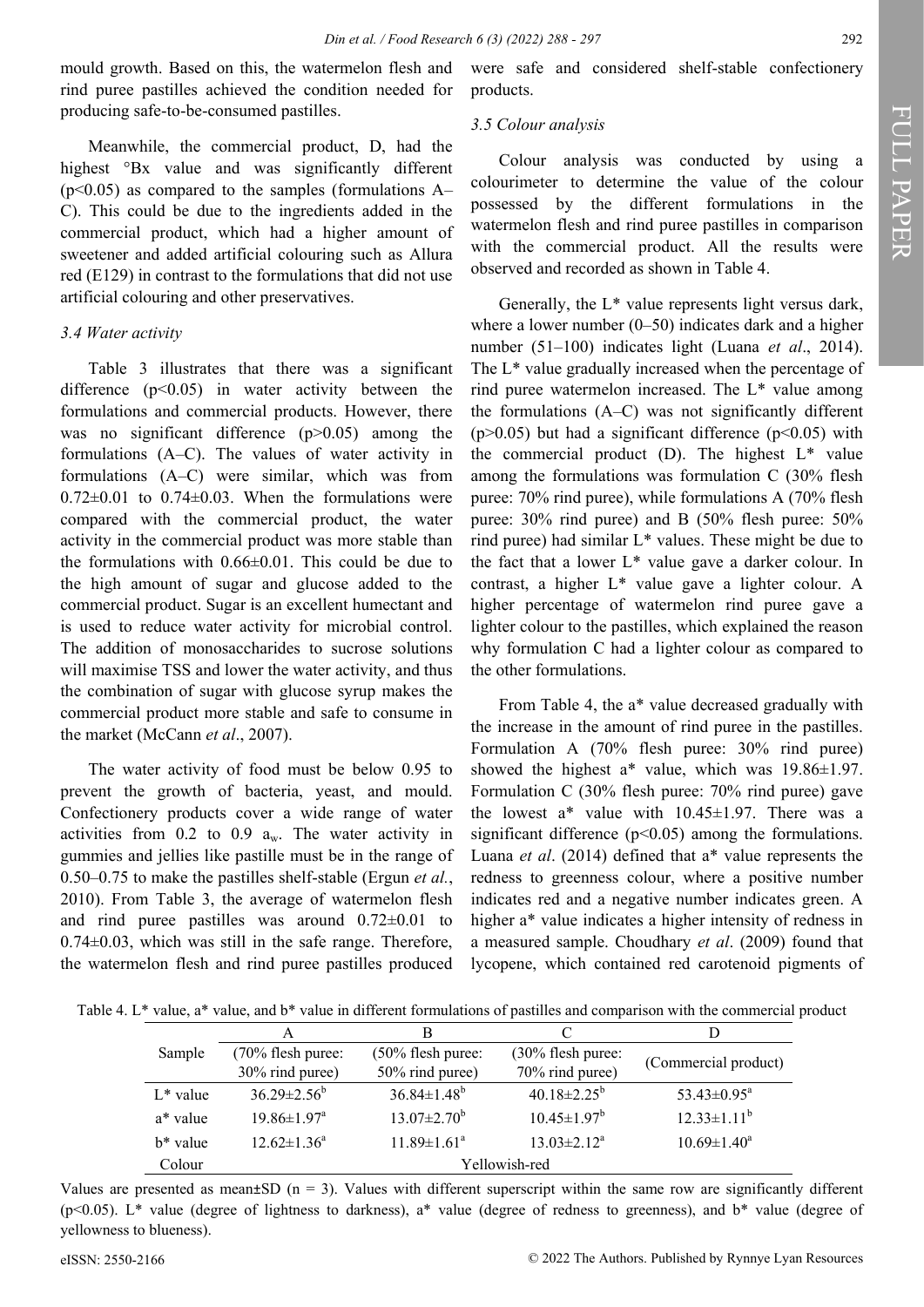FULL PAPER

red-fleshed watermelon, was nearly 40% higher than tomato with 4.81 and 3.03 mg/100 g, individually. In addition, watermelon contains 60% lycopene more than the lycopene concentration found in tomatoes. Interestingly, the highest bioavailable lycopene makes watermelon the lycopene leader among fresh produce (Oberoi and Sogi, 2017). Therefore, formulation A showed a redder colour to the pastilles as compared to the others since formulation A contained a higher percentage of red flesh puree in the pastilles.

The b\* value in different formulations of the pastilles showed no significant difference (p>0.05) among the samples and commercial products. The highest b<sup>\*</sup> value was in formulation C (30% flesh puree: 70% rind puree), which was 13.03±2.12, whereas the lowest b\* value was formulation B (50% flesh puree: 50% rind puree) with 11.89±1.61. The b\* value demonstrates the degree of yellowness to blueness, where a positive number indicates yellow and a negative number indicates blue (Luana *et al*., 2014). A higher b\* value in formulation C might indicate a more yellowish colour as compared to a lower value.

#### *3.6 Texture analysis*

A Texture Profile Analysis (TPA) test was performed by using Texture Analyser Machine (TA.XT Plus, USA) to analyse the texture of the pastilles. Table 5 shows the data and information related to the different parameters that were observed and analysed.

Hardness is defined as the force required to compress a material by a given amount (Delgado *et al*., 2015). The hardness of pastilles had no significant difference  $(p>0.05)$  among the formulations. There was a significant difference ( $p$ <0.05) between the formulations and commercial products. Formulation C (30% flesh puree: 70% rind puree) had the highest value than the other formulations with 991.23±74.24. A higher value gave a harder texture as compared to a lower value that gave a softer texture. It is interesting to note that an

increase in hardness might be because of a higher percentage of watermelon rind puree in formulation C. According to Vieira *et al*. (2008), candy hardness values are dependent on the solids' content. The soluble solids content was more closely correlated with textural changes in jellies than with residual moisture or water activity. Formulation A (70% flesh puree: 30% rind puree) had a lower value than formulation C probably because the total soluble solids in formulation A were the lowest and gave a softer texture to the pastilles.

Springiness can be defined as the elastic recovery that occurs when the compressive force is removed. There was no significant difference  $(p>0.05)$  in the different formulations of pastilles for springiness. The value of springiness among the formulations was within the range of  $0.96\pm0.01$  to  $0.99\pm0.01$  (Table 5). However, there was a large and significant difference  $(p<0.05)$ between the formulations and commercial products. According to Delgado *et al*. (2015), jellies have a high moisture level during drying and their elasticity is not fully developed. The samples remained strongly deformed after the first bite, which decreased their cohesiveness and springiness, and the values strongly depended on the mechanical behaviour during the second bite. The commercial product might have well-developed elasticity as compared to the formulations of the watermelon flesh and rind puree. Therefore, it gave a large different value in contrast to the formulations.

The definition of gumminess is the energy required to break down a semi-solid food ready for swallowing and is also related to hardness. There was a significant difference  $(p<0.05)$  between the commercial product and formulations. However, between the formulations, there was no significant difference (p>0.05).

Gumminess is the result of multiplying hardness and cohesiveness. The increase in hardness of the pastilles gave a higher gumminess value. The value of gumminess decreased from the higher percentage of flesh puree used, while the value of gumminess increased when the

Table 5. Data of different parameters used in the texture analysis for different formulations of the pastilles and commercial product.

|              | A                               | B                             | C                                | D                         |
|--------------|---------------------------------|-------------------------------|----------------------------------|---------------------------|
| Sample       | (70% flesh puree:               | (50% flesh puree:             | (30% flesh puree:                | (Commercial product)      |
|              | 30% rind puree)                 | 50% rind puree)               | 70% rind puree)                  |                           |
| Hardness     | 849.70±93.63 <sup>a</sup>       | $807.03 \pm 131.40^a$         | 991.23±74.24 <sup>a</sup>        | $246.08 \pm 8.75^{\rm b}$ |
| Springiness  | $0.96 \pm 0.01^a$               | $0.98 \pm 0.06^a$             | $0.99 \pm 0.01^a$                | $17.19 \pm 1.29^b$        |
| Cohesiveness | $0.62 \pm 0.03^b$               | $0.56 \pm 0.03^b$             | $0.57 \pm 0.01^b$                | $0.96 \pm 0.06^a$         |
| Gumminess    | 566.58±103.11 <sup>a</sup>      | $\pm 81.80^{\circ}$<br>486.21 | $482.63 \pm 100.37$ <sup>a</sup> | $230.27 \pm 11.69^b$      |
| Chewiness    | $648.81 \pm 45.29$ <sup>a</sup> | 477.43±84.02 <sup>a</sup>     | 560.12±64.08 <sup>a</sup>        | $4068.69\pm449.35^b$      |
| Resilience   | $0.67 \pm 0.03^{\text{a}}$      | $0.50 \pm 0.06^b$             | $0.52 \pm 0.05^{\rm b}$          | $0.54 \pm 0.03^b$         |

Values are presented as mean $\pm$ SD (n = 3). Values with different superscript within the same row are significantly different  $(p<0.05)$ .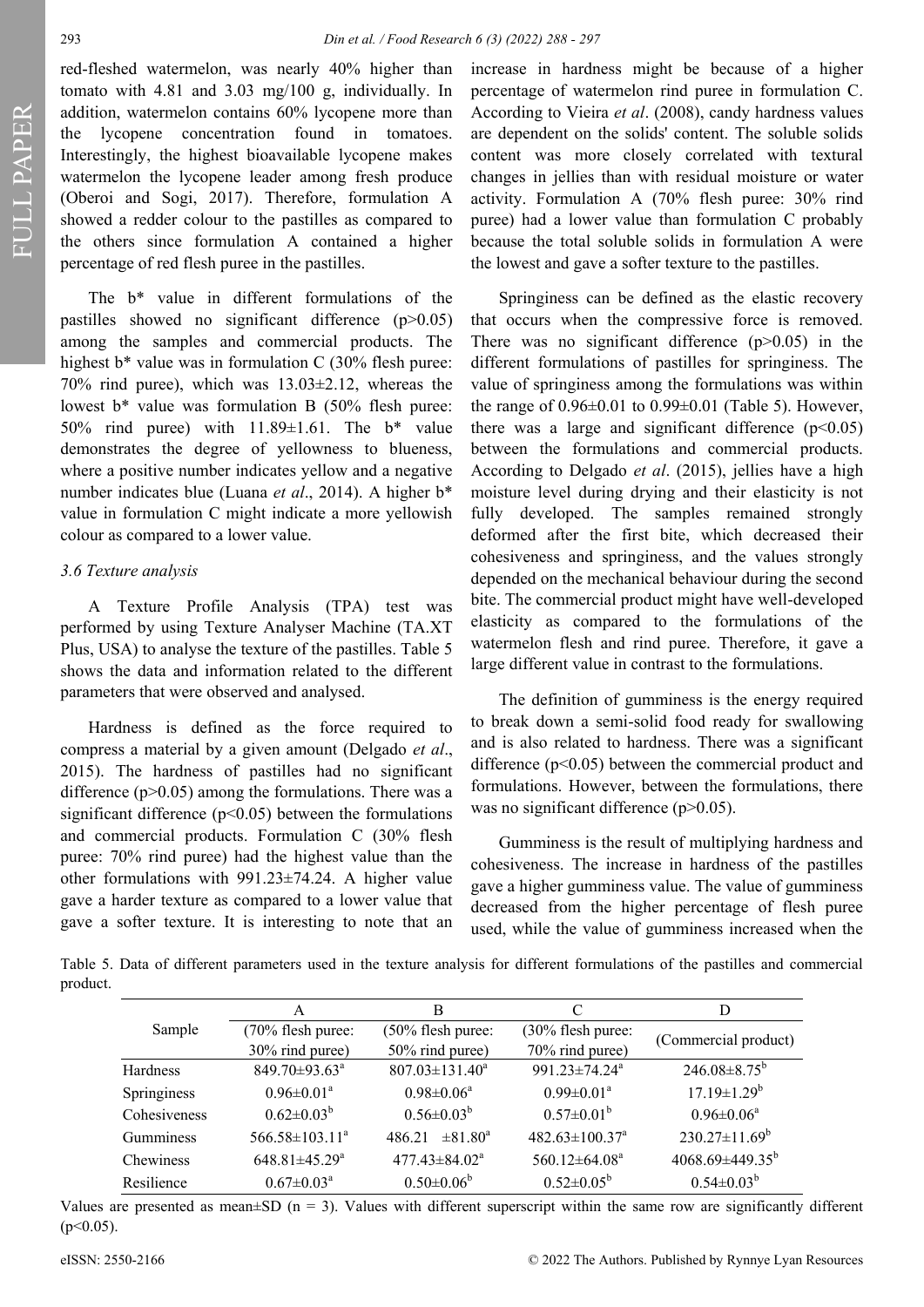percentage of rind puree decreased. This explained the reasons that the pastilles in formulation A had the highest gumminess value as compared to the other formulations since it used a low percentage of rind puree (30%) and a higher percentage of flesh puree (70%). Meanwhile, the commercial product was softer in terms of texture, which contributed to the lowest value of the gumminess parameter as compared to the formulations. Delgado and Bañón (2015) showed that hardness value could also be dependent on the gelatine, Arabic gum, water, sugar, and dehydration process.

The chewiness is the energy required to chew solid food into a state ready for swallowing (Delgado *et al*., 2015). The commercial product had the highest value of chewiness as compared to the formulations with 4068.70±449.35 (Table 5), indicating that it would need higher energy to chew the pastilles before swallowing. There was no significant difference  $(p>0.05)$  among the formulations observed. When compared with the commercial product, there was a significant difference  $(p<0.05)$  between the formulations and commercial product. Chewiness is the result of multiplying hardness, cohesiveness, and springiness (Delgado *et al*., 2015). Since formulation A had a higher value of gumminess, it also affected the chewiness value, which contributed to the higher chewiness value of 648.81±45.28 as compared to the other formulations.

#### *3.7 Determination of lycopene*

Watermelon is a rich natural source of lycopene, a carotenoid of great interest due to its antioxidant capacity and potential health benefits. Food with a high concentration of lycopene is referred to as functional food (Soteriou *et al*., 2014). Figure 2 shows the data regarding the lycopene level in raw watermelons and different formulations of the watermelon flesh and rind puree pastilles.

From Figure 2, there was a significant difference  $(p<0.05)$  between the various formulations. The ranges of the lycopene value increased from formulation C (30% flesh puree: 70% rind puree) to formulation A (70% flesh puree: 30% rind puree) from  $0.166\pm0.00$  to 0.197±0.03. This could be because formulation A had the highest percentage of red flesh puree as compared to formulation C. Meanwhile, the commercial product D, which represented the raw watermelon flesh, had the lowest value with 0.071±0.00.

During processing, the temperature and mechanical influence would weaken the strength of the bond between lycopene and tissue matrix, as well as facilitate in the breaking of the cell walls so that the release of lycopene would increase in processed products (Stahl

and Sies, 1992). Elumalai *et al*. (2013) also reported that thermal processing triggers the isomerisation of lycopene bioavailability. As a consequence, a heat-processed tomato contains higher bioavailable lycopene than a fresh tomato. The finding supported the result as to why the lycopene value increased when the percentage of red flesh puree was higher in the watermelon flesh and rind puree pastilles.



Figure 2. Bar graph for the lycopene value in different formulations of pastilles, where A: (70% flesh puree: 30% rind puree); B: (50% flesh puree: 50% rind puree); C: (30% flesh puree: 70% rind puree); and D is from raw watermelon. Bars with different superscript are significantly different  $(p<0.05)$ .

#### *3.8 Sensory evaluation*

According to the Institute of Food Technologists (IFT), sensory evaluation is a scientific method used to evoke, measure, analyse, and interpret those responses to products as perceived through the senses of sight, hearing, touch, smell, and taste (IFT, 2007). Sensory evaluation was conducted to evaluate the acceptance of watermelon flesh and rind puree using untrained panellists. There were 28 female respondents and 2 male respondents, of which 26 of them were Malay and the rest were Chinese. The age range was from 20 to 35 years old. All 30 respondents answered several attributes such as appearance, colour, odour, texture, taste, sweetness, and overall acceptability. Table 6 shows the data of the sensory evaluation for the watermelon flesh and rind puree pastilles.

In terms of colour, there was a significant difference among the samples ( $p<0.05$ ). As seen in Table 6, the highest acceptance of colour was formulation A (70% flesh puree:  $30\%$  rind puree) with  $5.23 \pm 1.25$  and the lowest colour acceptance was formulation C (30% flesh puree:  $70\%$  rind puree), which was  $4.23 \pm 1.61$ . This was clearly shown from Table 6 that most of the untrained panellists accepted and preferred formulation A for colour attribute. Due to the higher amount of red flesh puree in formulation A, it gave a redder colour to the pastilles. Furthermore, from the colour analysis using a colourimeter, formulation A recorded the highest amount of a\* value with  $19.86 \pm 1.97$  as compared to the other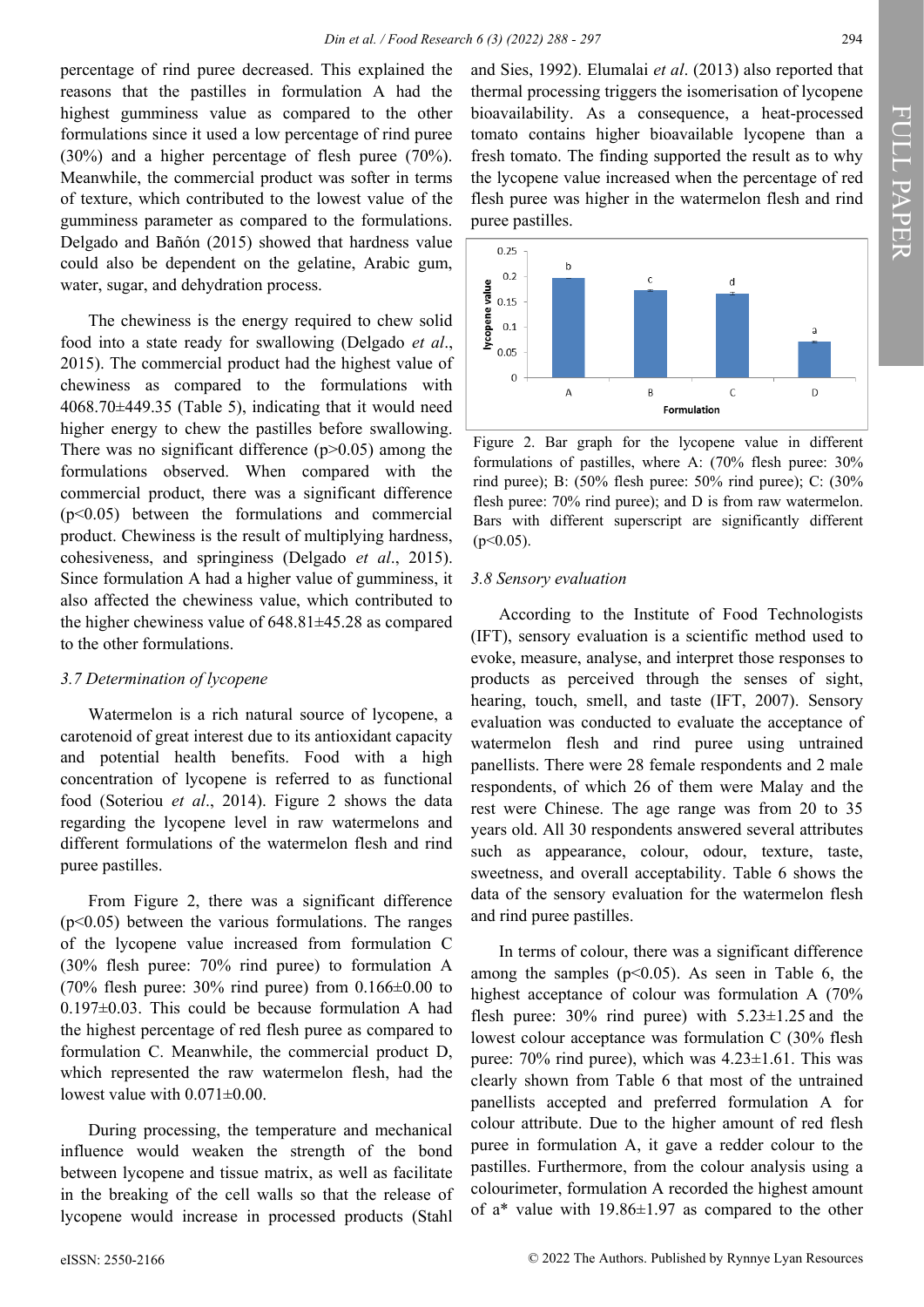FULL PAPER

#### formulations.

Next, the acceptance of odour in the different formulations showed no significant difference  $(p>0.05)$ . Based on the result in Table 6, the range for the odour was between  $4.27 \pm 1.41$  and  $4.43 \pm 1.68$ . Table 6 shows that most of the untrained panellists preferred and accepted the odour in formulation A (70% flesh puree: 30% rind puree).

The sensory data for texture attribute (Table 6) demonstrated that there was no significant difference  $(p>0.05)$  among the formulations, which was in the range of  $4.57 \pm 1.38$  to  $4.90 \pm 1.37$ . Based on Table 6, the acceptance of the untrained panellists decreased across the formulations (from formulations A to C). This could be due to the different formulations among the samples. The lower amount of red flesh puree and the higher amount of rind puree of watermelon pastilles, the less favourable to the untrained panellists. In addition, the texture analysis using TPA showed that the overall parameters observed demonstrated no significant difference (p>0.05) except for resilience. From both analyses (instrumentation analysis and human sensory panels), it was shown that the texture of the watermelon flesh and rind puree pastilles still needed to be modified until the pastilles reached an acceptable level in both instrumentation and consumer acceptance.

The taste of the watermelon flesh and rind puree pastilles was an important indicator for consumers to make a repeat purchase or not. Table 6 shows no significant difference  $(p>0.05)$  among the samples. The range of the taste attribute was from  $4.70 \pm 1.29$  to  $5.07\pm1.31$ . The result from the sweetness attribute with a range of  $4.87\pm1.46$  to  $5.00\pm1.11$  also revealed the same result, where there was no significant difference  $(p>0.05)$ among the samples. This indicated that most of the untrained panellists agreed that there was not much difference in terms of taste and sweetness among the formulations. Since the mean score ranges of both attributes were in the middle (4–5), it showed that the taste and sweetness attributes were acceptable to the untrained panellists in all formulations.

The overall acceptance for the watermelon flesh and rind puree pastilles is presented in Table 6. It is obvious that formulation B (50% flesh puree: 50% rind puree) had the highest likeness in terms of overall acceptance with  $5.30\pm1.18$ . Conversely, formulation C (30% flesh puree: 70% rind puree) had the lowest likeness in terms of overall acceptance with 4.87±1.28. It can be seen that most of the untrained panellists accepted and preferred formulation B for overall acceptance. The reason might be due to the fact that the taste attribute was the most acceptable to them. The other attributes for formulation B had a middle value mean score, making formulation B the most acceptable to the untrained panellists.

#### **4. Conclusion**

The watermelon flesh and rind puree pastilles were successfully developed with a yellowish red colour, seashell shapes with diameters of 2.74–2.76 cm and weights of about 2.52–2.80 g. When compared between the formulations, the results of the physical, chemical and sensory analyses revealed significant differences  $(p<0.05)$ . When comparing the formulations with the commercial product, there was a significant difference  $(p<0.05)$  in all analyses, except for parameter resilience in the texture analysis and taste attribute in the sensory analysis. The physical analyses that were conducted included pH, total soluble solids, water activity, colour analysis, and texture profile analysis (TPA). The pH value was similar with a range of  $2.52\pm0.09$  to 2.54±0.17, which gave off an acidic aftertaste to the pastilles. For water activity, the pastilles were in the range of  $0.72\pm0.01$  to  $0.74\pm0.03$ , which was safe to consume. TSS showed that formulation B  $(49.03\pm1.49)$ was the highest and formulation A was the lowest  $(41.44\pm0.68)$ , which is still in the recommended range of TSS for pastilles. Lycopene determination was the test performed for the chemical analysis. Formulation A showed the highest value in lycopene content since it has

| Table 6. Data for sensory analysis in different formulations of pastifies |                              |                              |                              |  |
|---------------------------------------------------------------------------|------------------------------|------------------------------|------------------------------|--|
|                                                                           | A                            | В                            | C                            |  |
| Sample                                                                    | (70% flesh puree:            | (50% flesh puree:            | $(30\%$ flesh puree:         |  |
|                                                                           | 30% rind puree)              | 50% rind puree)              | 70% rind puree)              |  |
| Appearance                                                                | $4.80 \pm 1.37$ <sup>a</sup> | $4.83 \pm 1.23$ <sup>a</sup> | $4.30 \pm 1.49$ <sup>a</sup> |  |
| Colour                                                                    | $5.23 \pm 1.25$ <sup>a</sup> | $5.10 \pm 1.24$ <sup>a</sup> | $4.23 \pm 1.61^b$            |  |
| Odour                                                                     | $4.43 \pm 1.68$ <sup>a</sup> | 4.27 $\pm$ 1.41 $a$          | $4.27 \pm 1.72$ <sup>a</sup> |  |
| Texture                                                                   | $4.90 \pm 1.37$ <sup>a</sup> | $4.67 \pm 1.27$ <sup>a</sup> | $4.57 \pm 1.38$ <sup>a</sup> |  |
| Taste                                                                     | $4.70 \pm 1.29$ <sup>a</sup> | $5.07 \pm 1.31$ <sup>a</sup> | 4.97 $\pm$ 1.22 $^{\rm a}$   |  |
| <b>Sweetness</b>                                                          | $5.00 \pm 1.11$ <sup>a</sup> | 4.97 $\pm$ 1.33 $^{a}$       | $4.87 \pm 1.46$ <sup>a</sup> |  |
| Overall acceptability                                                     | 4.93 $\pm$ 1.08 $^{a}$       | $5.30 \pm 1.18$ <sup>a</sup> | $4.87 \pm 1.28$ <sup>a</sup> |  |

Table 6. Data for sensory analysis in different formulations of pastilles

Values are presented as mean $\pm$ SD (n = 3). Values with different superscript within the same row are significantly different  $(p<0.05)$ .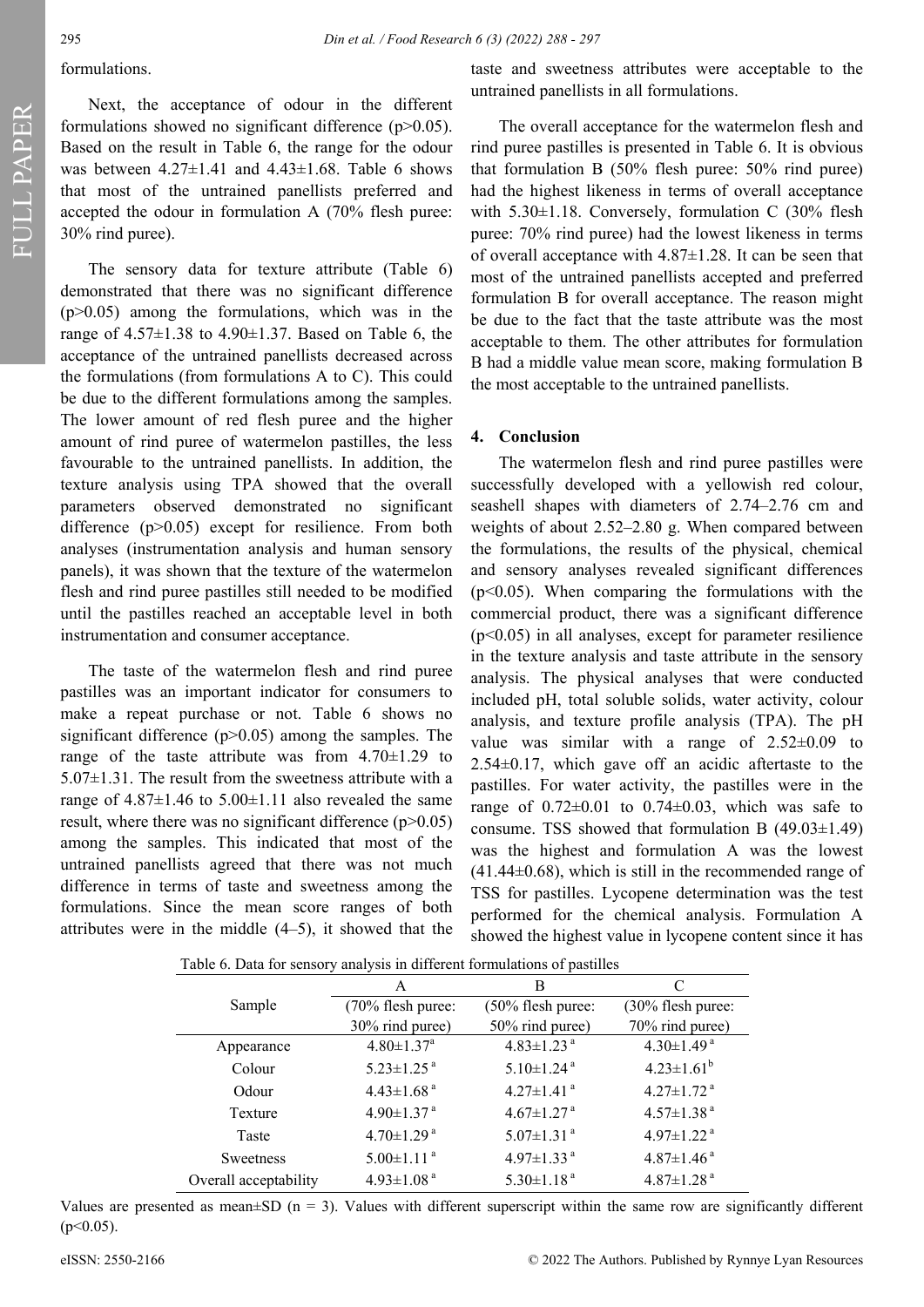a higher amount of watermelon flesh puree (70%) and a low amount of watermelon rind puree (30%) in the pastilles. The sensory evaluation demonstrated that the pastilles from formulation B (50% flesh puree: 50% rind puree) were more acceptable in terms of taste, appearance, and overall acceptability among the untrained panellists. This was followed by formulation A (70% flesh puree: 30% rind puree) and the least preferred was formulation C (30% flesh puree: 70% rind puree). The panellists preferred formulation B because the taste was the most acceptable to them. The mean score for other attributes of formulation B was in the middle value, making formulation B the most acceptable among the untrained panellists. There is a great potential usage of watermelon flesh and rind in the production of pastille products because the flesh and rind can be utilised in value-added products. Reused rind helps greatly to manage the by-product of this fruit. Adding rind, which is rich in citrulline, into the product will increase the nutrient value in the pastilles since rind offers attractive sources of natural antioxidants and dietary fibre. Therefore, the flesh and rind puree of watermelon pastilles have a great potential to be commercial in the industry. Shelf-life study and microbial test should be assessed on the developed watermelon-based pastilles to confirm their safety.

# **Acknowledgement**

The authors would like to thank the lab staff of Processing Lab, Faculty of Fisheries and Food Science, Universiti Malaysia Terengganu for their technical assistance.

# **References**

- Al-Sayed, H.M. and Ahmed, A.R. (2013). Utilization of watermelon rinds and sharlyn melon peels as a natural source of dietary fiber and antioxidants in cake. *Annals of Agricultural Sciences*, 58(1), 83-95. https://doi.org/10.1016/j.aoas.2013.01.012
- Amjadi, S., Ghorbani, M., Hamishehkar, H. and Roufegarinejad, L. (2018). Improvement in the stability of betanin by liposomal nanocarriers: Its application in gummy candy as a food model. *Food Chemistry*, 256, 156-162. https://doi.org/10.1016/ j.foodchem.2018.02.114
- AOAC. (2000). Official Methods of Analysis.  $17<sup>th</sup>$  ed. Gaithersburg, MD, USA: Association of Official Analytical Chemist International.
- Aqualab. (2015). What is Water Activity. Retrieved on January 11, 2015 from Aqualab website: http:// www.aqualab.com/education/
- Azimi, N. and Mortazavi, A. (2019). Evaluation on the

effects of hydrocolloids on sensory, texture and color properties of mulberry pastille. *Agricultural Engineering International: CIGR Journal*, 21(3), 242-249.

- Bhattacharjee, C., Dutta, S. and Saxena, V.K. (2020). A review on biosorptive removal of dyes and heavy metals from wastewater using watermelon rind as biosorbent. *Environmental Advances*, 2, 100007. https://doi.org/10.1016/j.envadv.2020.100007
- Charoen, R., Savedboworn, W., Phuditcharnchnakun, S. and Khuntaweetap, T. (2015). Development of antioxidant gummy jelly candy supplemented with *Psidium guajava* leaf extract. *Applied Science and Engineering Progress*, 8(2), 145-151. https:// doi.org/10.14416/j.ijast.2015.02.002
- Choudhary, B.R., Haldhar, S.M., Maheshwari, S.K., Bhargava, R. and Sharma, S.K. (2015). Phytochemicals and antioxidants in watermelon (*Citrullus lanatus*) genotypes under hot arid region. *Indian Journal of Agricultural Sciences*, 85(3), 414– 417.
- Choudhury, A.K.R. (2014). Principle of colour and appearance measurement: Object appearance, colour perception and instrument measurement. United Kingdom: Woodhead Publishing Limited. https:// doi.org/10.1533/9780857099242.53
- Delgado, P. and Bañón, S. (2015). Determining the minimum drying time of gummy confections based
- on their mechanical properties. *CyTA - Journal of Food*, 13(3), 329–335. https:// doi.org/10.1080/19476337.2014.974676
- Dwivedi, B.K. (1991). Sorbitol and mannitol. In Nabors, L.O. and Gelardi, R.C. (Eds.), Alternative sweeteners. 2<sup>nd</sup> ed. New York, USA: Marcel Dekker, Inc.
- Elumalai, M., Karthika, B. and Usha, V. (2013). Lycopene - Role in cancer prevention. *International Journal of Pharma and Bio Sciences*, 4, 371–378.
- Ergun, R., Lietha, R. and Hartel, R.W. (2010). Moisture and shelf life in sugar confections. *Critical Reviews in Food Science and Nutrition*, 50(2), 162-192. https://doi.org/10.1080/10408390802248833
- Fang, Y.-Z., Yang, S. and Wu, G. (2002). Free radicals, antioxidants and nutrition. *Nutrition*, 18(10), 872– 879. https://doi.org/10.1016/S0899-9007(02)00916-4
- Hasmadi, M., Akanda, J.M.H., Zainol, M.K. and Yu, A.I. (2018). The influence of seaweed composite flour on the physicochemical properties of muffin. *Journal of Aquatic Food Product Technology*, 27(5), 635-642. https://doi.org/10.1080/10498850.2018.1468841
- Hong, M.Y., Hartig, N., Kaufman, K., Hooshmand, S., Figueroa, A. and Kern, M. (2015). Watermelon